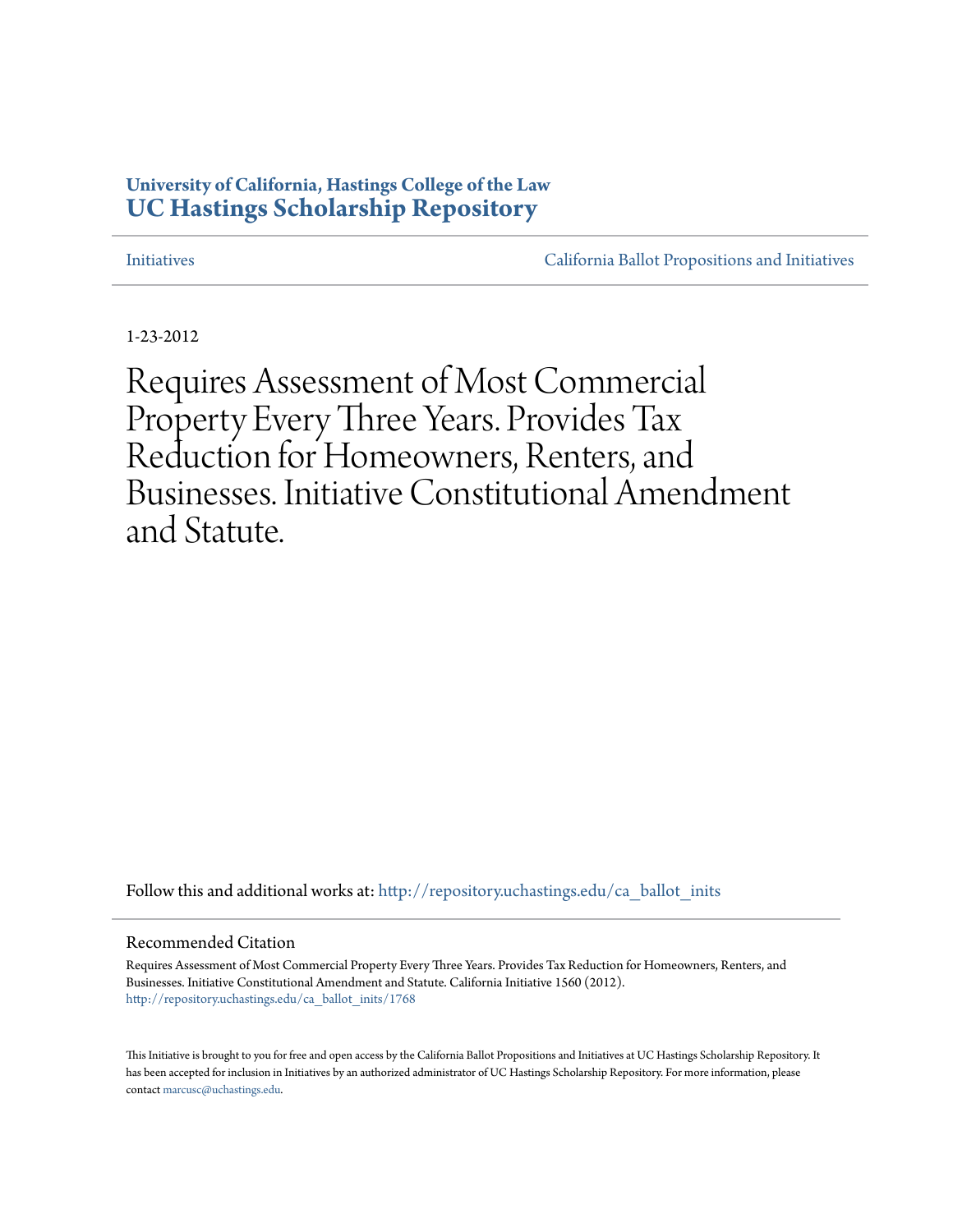

**DEBRA BOWEN** I SECRETARY OF STATE STATE OF CALIFORNIA | ELECTIONS **1500 11th Street, 5th Floor I Sacramento, CA 9S8141Tel (916) 657·21661 Fax (916) 653-3214 lwww.sos.ca.gov** 

July 10, 2012

county Clerk/Registrar of Voters (CC/ROV) Memorandum #12226

| TO <sup>.</sup> | All County Clerks/Registrars of Voters and Proponent |
|-----------------|------------------------------------------------------|
| FROM:           | Katherine Montgomery<br>Initiative Program Manager   |

RE: Initiative: Failure of #1560, Related to Taxes

Pursuant to Elections Code section 9030(b), you are hereby notified that the total **number of signatures for the hereinafter named initiative constitutional**  amendment and statute filed with all county elections officials is less than 100 percent of the number of qualified voters required to find the petition sufficient; therefore, the petition has failed.

TITLE: REQUIRES ASSESMENT OF MOST COMMERCIAL PROPERTY EVERY THREE YEARS. PROVIDES TAX REDUCTION FOR HOMEOWNERS, RENTERS, AND BUSINESSES. INITIATIVE CONSTITUTIONAL AMENDMENT AND STATUTE.

SUMMARY DATE: January 23, 2012

PROPONENT: Margaret R. Prinzing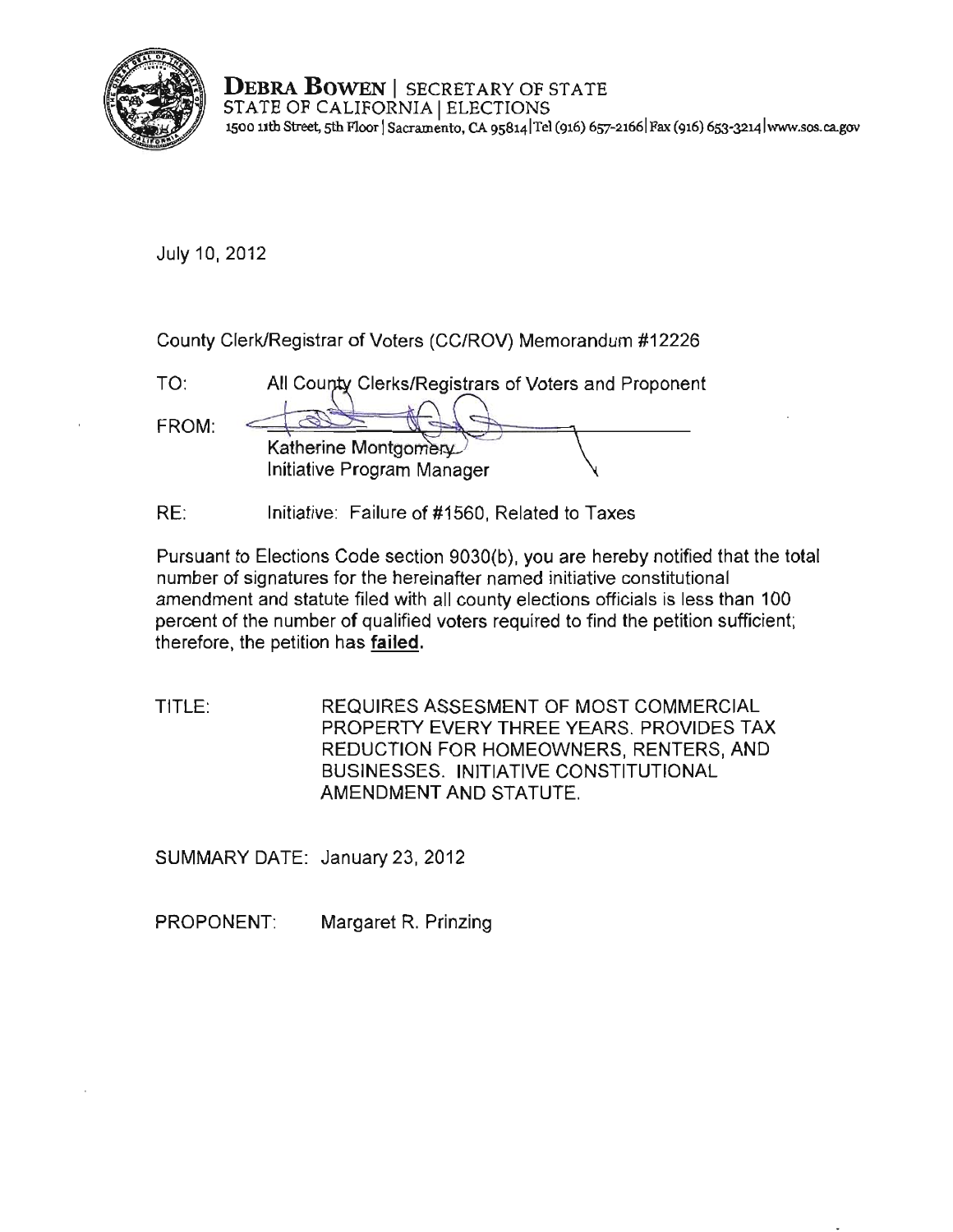

DEBRA BOWEN | SECRETARY OF STATE STATE OF CALIFORNIA | ELECTIONS **1500 nth Street, 5th Floor ISacramento, CA 9s8141Tei (916) 657-21661Fax (916)** 6S3-3214 Iwww.sos.ca.gov

January 24,2012

County Clerk/Registrar of Voters (CC/ROV) Memorandum #12038

TO: All County Clerks/Registrars of Voters and Proponent

FROM:

2012<br>K/Registrar of Voters (CC/ROV) Memorandum #12038<br>All County Clerks/Registrars of Voters and Proponent<br>Rhonder L. Pascual<br>Program Manager **Program Manager** 

RE: Initiative: 1560, Related to Taxes

Pursuant to Elections Code section 9004 (c), we transmit herewith a copy of the Title and Summary prepared by the Attorney General on a proposed initiative measure entitled:

# REQUIRES ASSESSMENT OF MOST COMMERCIAL PROPERTY EVERY THREE YEARS. PROVIDES TAX REDUCTION FOR HOMEOWNERS, RENTERS, AND BUSINESSES. INITIATIVE CONSTITUTIONAL AMENDMENT AND STATUTE.

**The proponent of the above-named measure is:** 

Margaret R. Prinzing Remcho, Johansen & Purcell, LLP 201 Dolores Avenue San Leandro, CA 94577 Phone: (510) 346-6200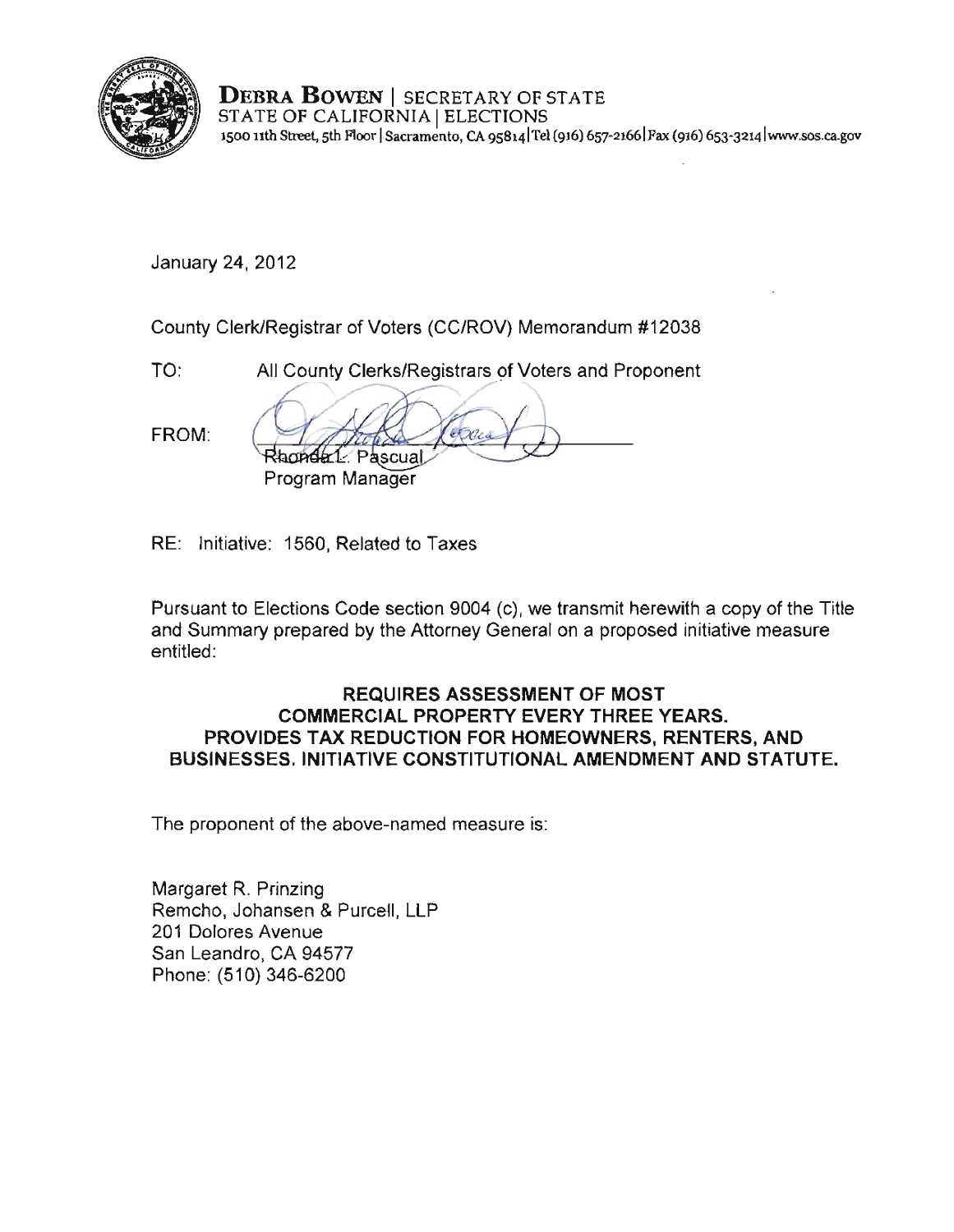## #1560

# REQUIRES ASSESSMENT OF MOST COMMERCIAL PROPERTY EVERY THREE YEARS. PROVIDES TAX REDUCTION FOR HOMEOWNERS, RENTERS, AND BUSINESSES. INITIATIVE CONSTITUTIONAL AMENDMENT AND STATUTE.

# CIRCULATING AND FILING SCHEDULE

| 1. | California Constitution, Article II, Section 8(b) |                                                                                                                                                                                                                                                                                                                   |
|----|---------------------------------------------------|-------------------------------------------------------------------------------------------------------------------------------------------------------------------------------------------------------------------------------------------------------------------------------------------------------------------|
| 2. |                                                   |                                                                                                                                                                                                                                                                                                                   |
| З. | <b>Petitions Sections:</b>                        |                                                                                                                                                                                                                                                                                                                   |
|    |                                                   | a. First day Proponent can circulate Sections for                                                                                                                                                                                                                                                                 |
|    |                                                   | b. Last day Proponent can circulate and file with the county.<br>All sections are to be filed at the same time within each<br>county. (Elections Codes §§ 9014, 9030(a))Thursday, 06/21/12                                                                                                                        |
|    |                                                   | c. Last day for county to determine total number of<br>signatures affixed to petitions and to transmit total<br>to the Secretary of State (Elections Code § 9030(b))Tuesday, 07/03/12                                                                                                                             |
|    |                                                   | (If the Proponent files the petition with the county on a date prior to<br>06/21/12, the county has eight working days from the filing of the petition<br>to determine the total number of signatures affixed to the petition and to<br>transmit the total to the Secretary of State) (Elections Code § 9030(b).) |
|    |                                                   | d. Secretary of State determines whether the total number<br>of signatures filed with all county clerks/registrars of<br>voters meets the minimum number of required signatures                                                                                                                                   |
|    |                                                   | e. Last day for county to determine total number of qualified<br>voters who signed the petition, and to transmit certificate<br>with a blank copy of the petition to the Secretary of State                                                                                                                       |

**\* Date varies based on the date of county receipt.**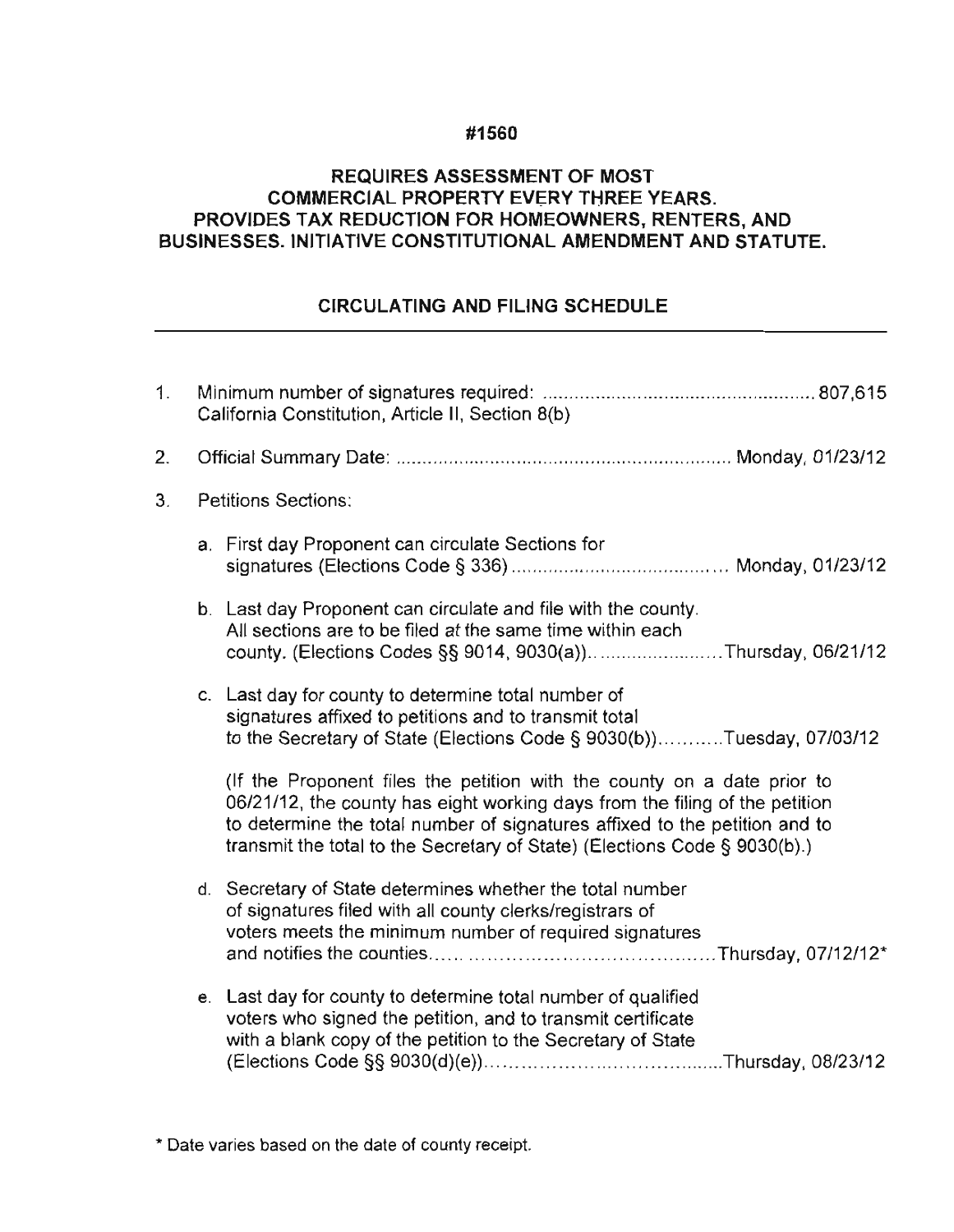(If the Secretary of State notifies the county to determine the number of qualified voters who signed the petition on a date other than 07/12/12. the last day is no later than the thirtieth working day after the county's receipt of notification). (Elections Code §§ 9030(d)(e).)

- f. If the signature count is more than 888.377 or less than 767.235 then the Secretary of State certifies the petition as qualified or failed. and notifies the counties. If the signature count is between 767.235 and 888.377 inclusive. then the Secretary of State notifies the counties using the random sampling technique to determine the validity of **all**  signatures (EC §9030(f)(g); 9031(a» ............ ...................... Sunday. 09/02/12'
- g. Last day for county to determine actual number of all qualified **voters who signed the petition, and to transmit certificate**  with a blank copy of the petition to the Secretary of State. (Elections Code §§ 9031(b)(c)) ....................................... Wednesday. 10/17/12

(If the Secretary of State notifies the county to determine the number of qualified voters who have signed the petition on a date other than 09/02/12. the last day is no later than the thirtieth working day after the county's receipt of notification.) (Elections Code §§ 9031(b)(c).)

h. Secretary of State certifies whether the petition has been signed by the number of qualified voters required to declare the petition sufficient (Elections Code  $\S$ § 9031(d), 9033). ...Sunday, 10/21/12<sup>\*</sup>

**<sup>·</sup>Oate varies based on the date of county receipt.**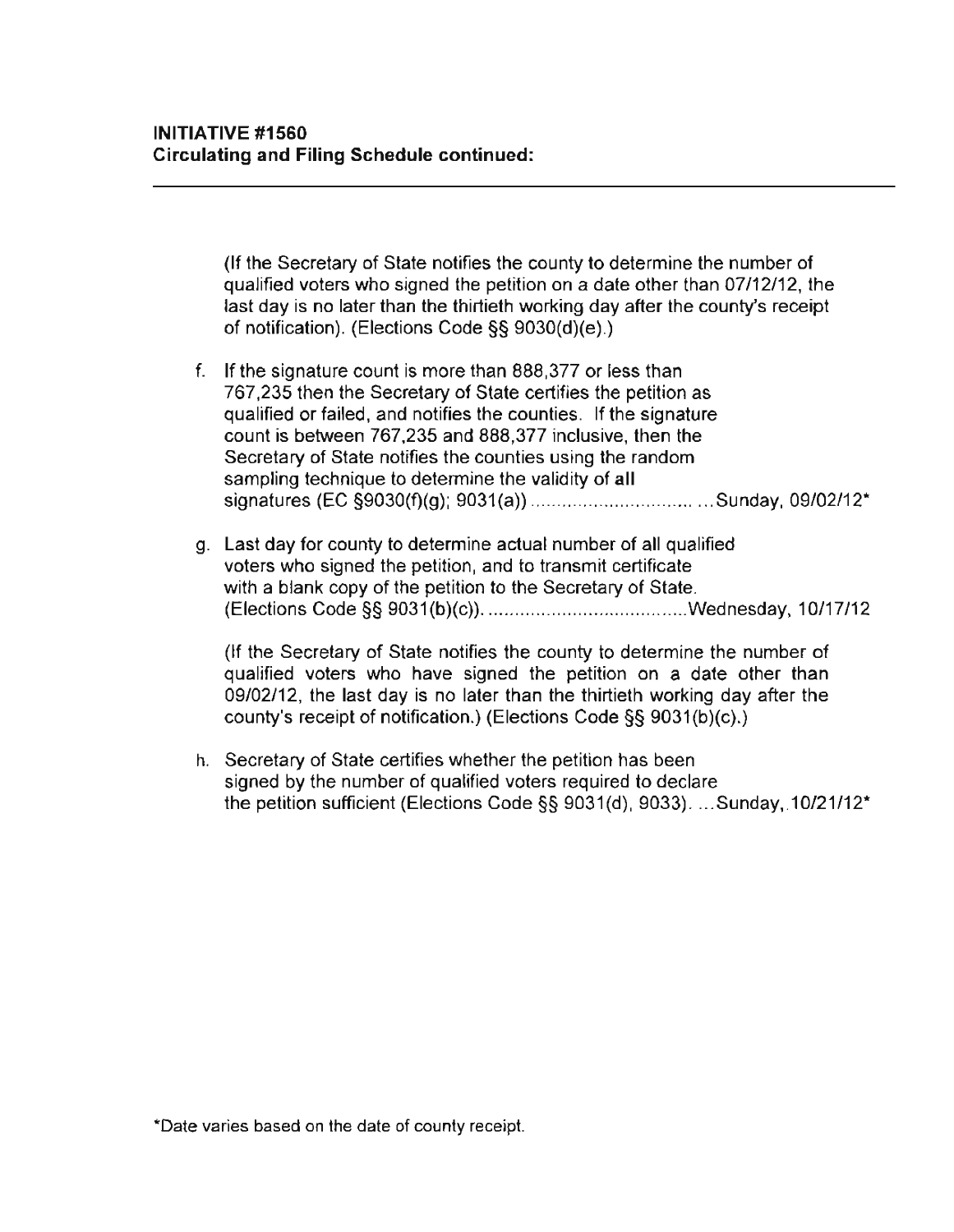- California law prohibits the use of signatures, names and addresses gathered on initiative petitions for any purpose other than to qualify the initiative measure for the ballot. This means that the petitions cannot be **used to create or add to mailing lists or similar lists for any purpose,**  including fundraising or requests for support. Any such misuses constitutes a crime under California law. Elections Code § 18650; Bilofsky v. Deukmejian (1981) 124 Cal.App.3d 825, 177 Cal.Rptr. 621; 63 Ops.CaI.Atty.Gen. 37 (1980).
- Please refer to Elections Code §§ 100, 101, 104, 9008, 9009, 9013, 9021, and 9022 for appropriate format and type consideration in printing, typing and otherwise preparing your initiative petition for circulation and signatures. Please send a copy of the petition after you have it printed. This copy is not for our review or approval, but to supplement our file.
- Your attention is directed to the campaign disclosure requirements of the Political Reform Act of 1974, Government Code section 81000 et seq.
- When writing or calling state or county elections officials, provide the official title of the initiative which was prepared by the Attorney General. Use of this title will assist elections officials in referencing the proper file.
- When a petition is presented to the county elections official for filing by someone other than the proponent, the required authorization shall **include the name or names of the persons filing the petition.**
- When filing the petition with the county elections official, please provide a blank petition for elections official use.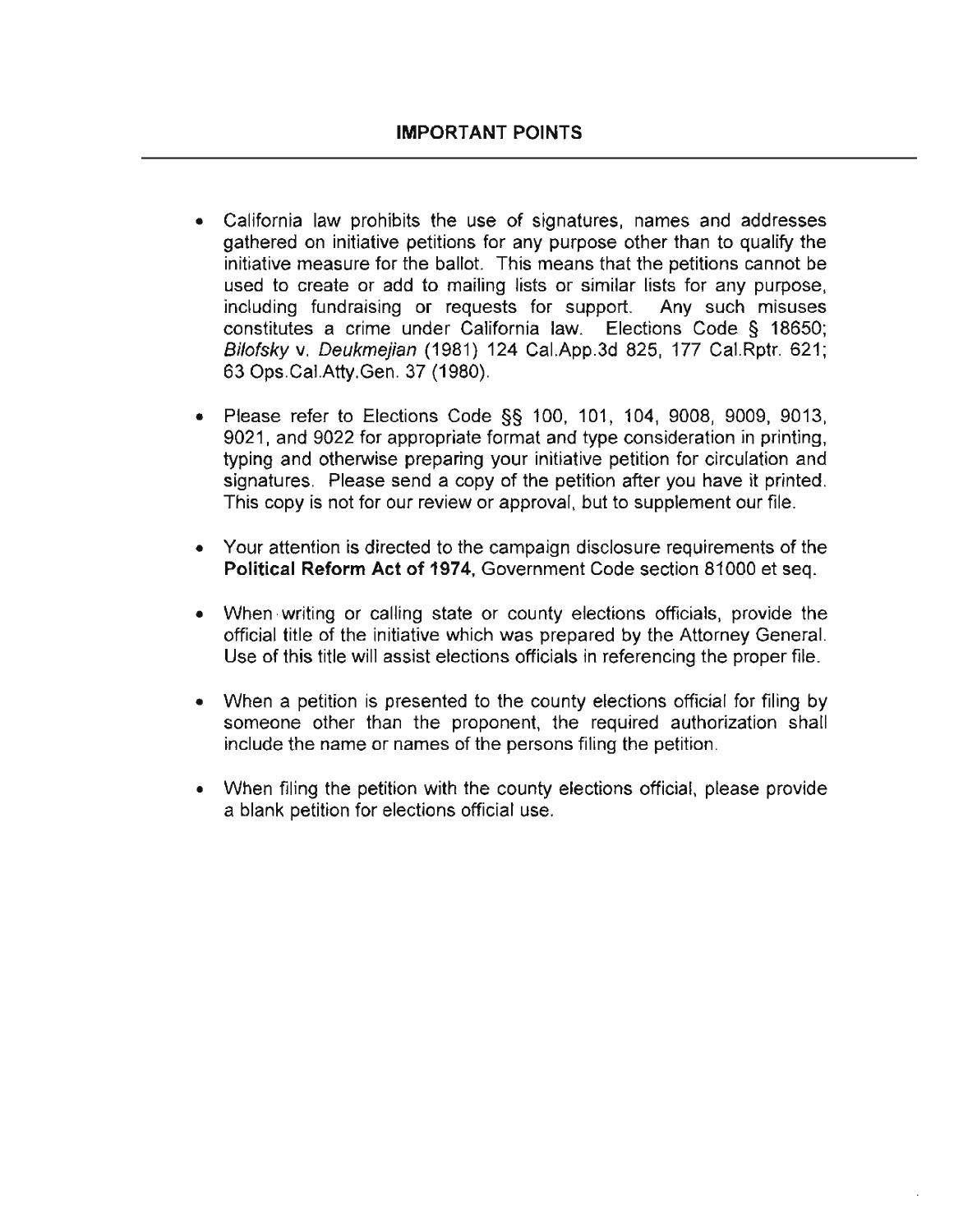KAMALA D. HARRIS *State ofCalifornia* 

*Attorney General DEPARTMENT OF JUSTICE* 



1300 I STREET, SUITE 125 P.O. BOX 944255 SACRAMENTO, CA 94244-2550

Public: !916j44S-9555 Telephone: 916 445-4752 Facsimile: (916) 324-8835 E-Mail: [AshleyJohansson@doj .ca.gov](mailto:Ashley.Johansson@doj.ca.gov) 

January 23, 2012

FILED **In** the office of the Secretary of State

Via Emai JAN 23.2012 Debra Bewen ary of State inuty Sec of Sh

The Honorable Debra Bowen contracts of the State of California Secretary of State Office of the Secretary of State 1500 IIth Street, 5th Floor Sacramento, CA 95814

Attention: Ms. Katherine Montgomery Elections Analyst

Dear Secretary Bowen:

Pursuant to Elections Code section 9004, you are hereby notified that on this day we sent our title and summary for the following proposed initiative to the proponent:

• 11-0087, "Protect Homeowners and Close Corporate Tax Loopholes Act"

A copy of that title and summary and text of the proposed initiative is enclosed. Please contact me if you have questions. Thank you.

Sincerely,

ASHLEY JOHANSSON Initiative Coordinator

For **KAMALA D. HARRIS** Attorney General

cc: Margaret R. Prinzing, Remcho Johansen &Purcell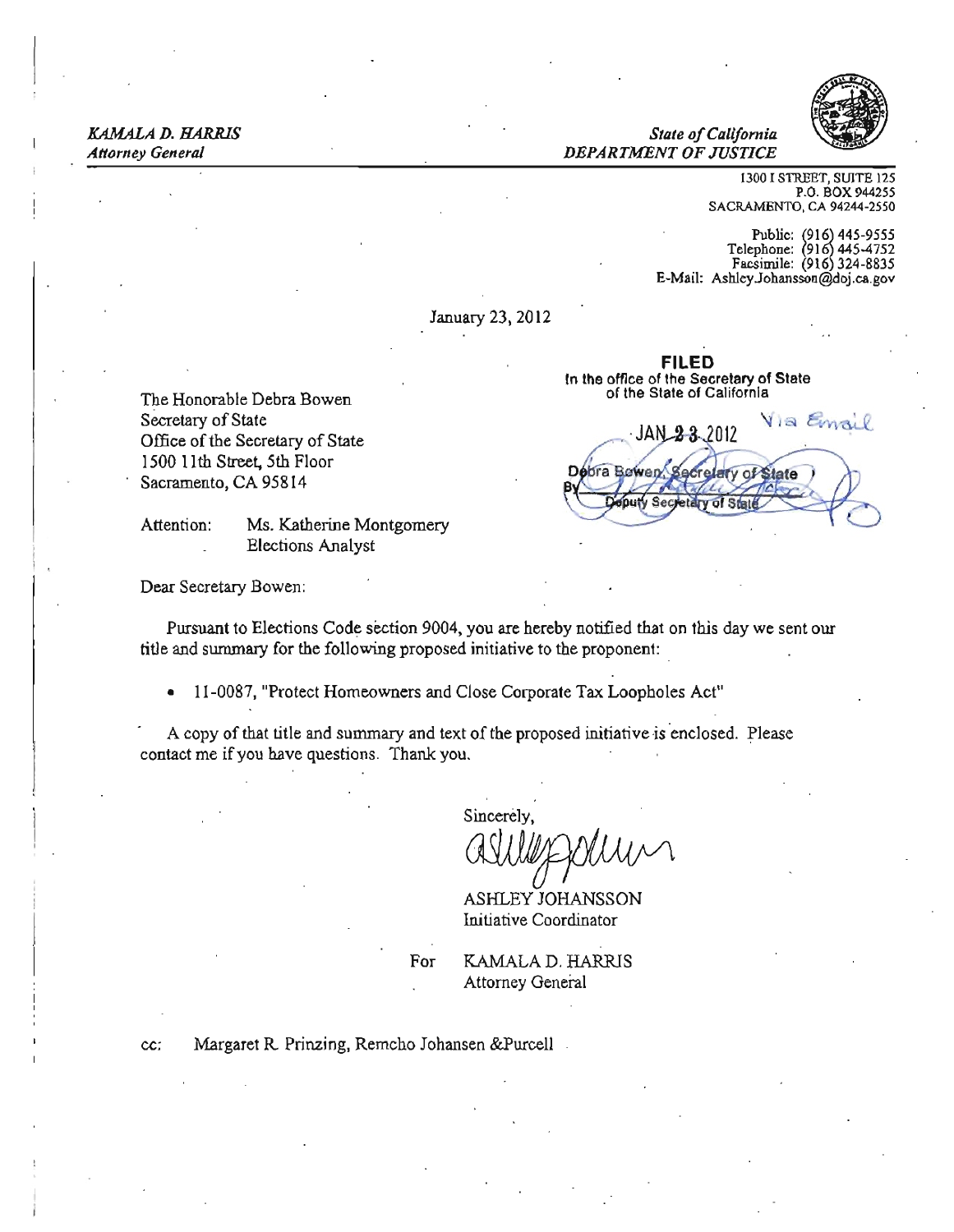The Attorney General of California has prepared the following title and summary of the chief purpose and points of the proposed measure:

# REQUIRES ASSESSMENT OF MOST COMMERCIAL PROPERTY EVERY THREE YEARS. PROVIDES TAX REDUCTION FOR HOMEOWNERS. RENTERS. AND BUSINESSES. INITIATIVE CONSTITUTIONAL AMENDMENT AND STATUTE.

Changes existing law to require that commercial property be assessed at fair market value at least once every three years. Excludes residential and agricultural property. Increased revenue is subject to Proposition 98, governing education funding. Doubles homeowners' tax exemption and renters' credit. Excludes from taxation the first \$1 million in tangible personal property. Summary of estimate by Legislative Analyst and Director of Finance of fiscal impact on state and local government: Annual state revenue increase of about \$4 billion from higher property tax assessments on commercial and industrial property. New revenues used in part to increase state funding for schools and community colleges (\$2 billion) and provide tax relief to homeowners and businesses (\$1 billion). Annual local govern ment revenue increase of about \$450 million from higher property tax assessments on commercial and industrial property. (11-0087.)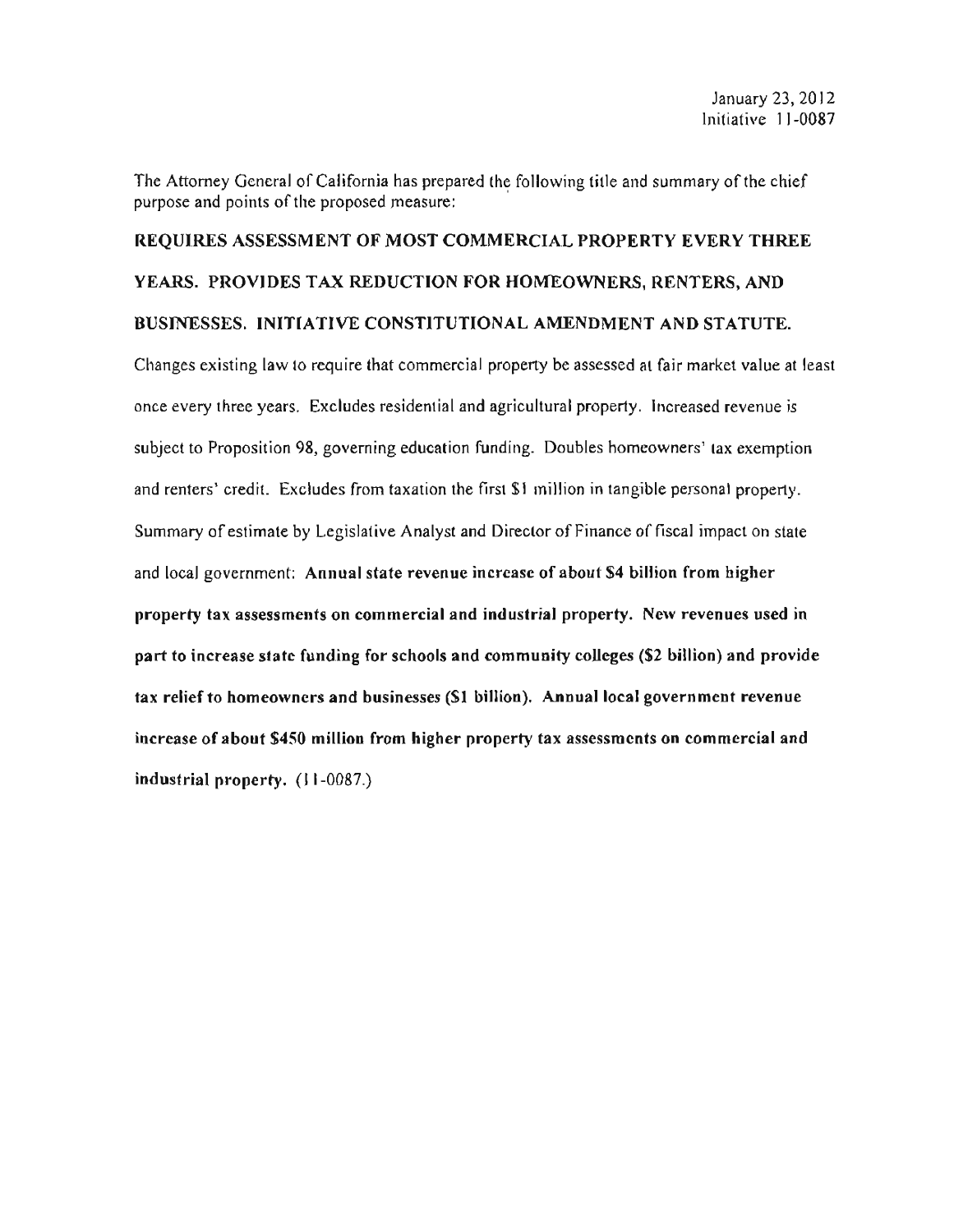$11 - 0087$ 

REVEIVEO

NOV 2 8 2011

November 21, 2011

INITIATIVE COORDINATOR ATTORNEY GENERAL'S OFFICE

#### VIA MESSENGER

Office of the Attorney General 1300 "I" Street Sacramento, CA 95814

Attention: Dawn McFarland

#### Re: *Protect Homeowners and Close Corporate Tax Loopholes Act*

Dear Ms. McFarland:

Pursuant to Elections Code section 9001 (a), I request that the Attorney General prepare a title and summary of a measure entitled the "Protect Homeowners· and Close Corporate Tax Loopholes Act." The text of the measure, a check for \$200.00, the address at which I am registered to vote and the certifications required by Elections Code sections 9001(b) and 9608 are enclosed.

Please direct **all** correspondence and inquiries regarding this measure to:

Margaret R. Prinzing . Remcho, Johansen & Purcell, LLP 201 Dolores Avenue San Leandro, CA 94577 Phone: (510) 346-6200 Fax: (510) 346-6201

Sincerely  $\mu\nu\mu\sim\sim$ Margaret R. Prinzing  $\overline{r}$ 

Enclosures (00157598)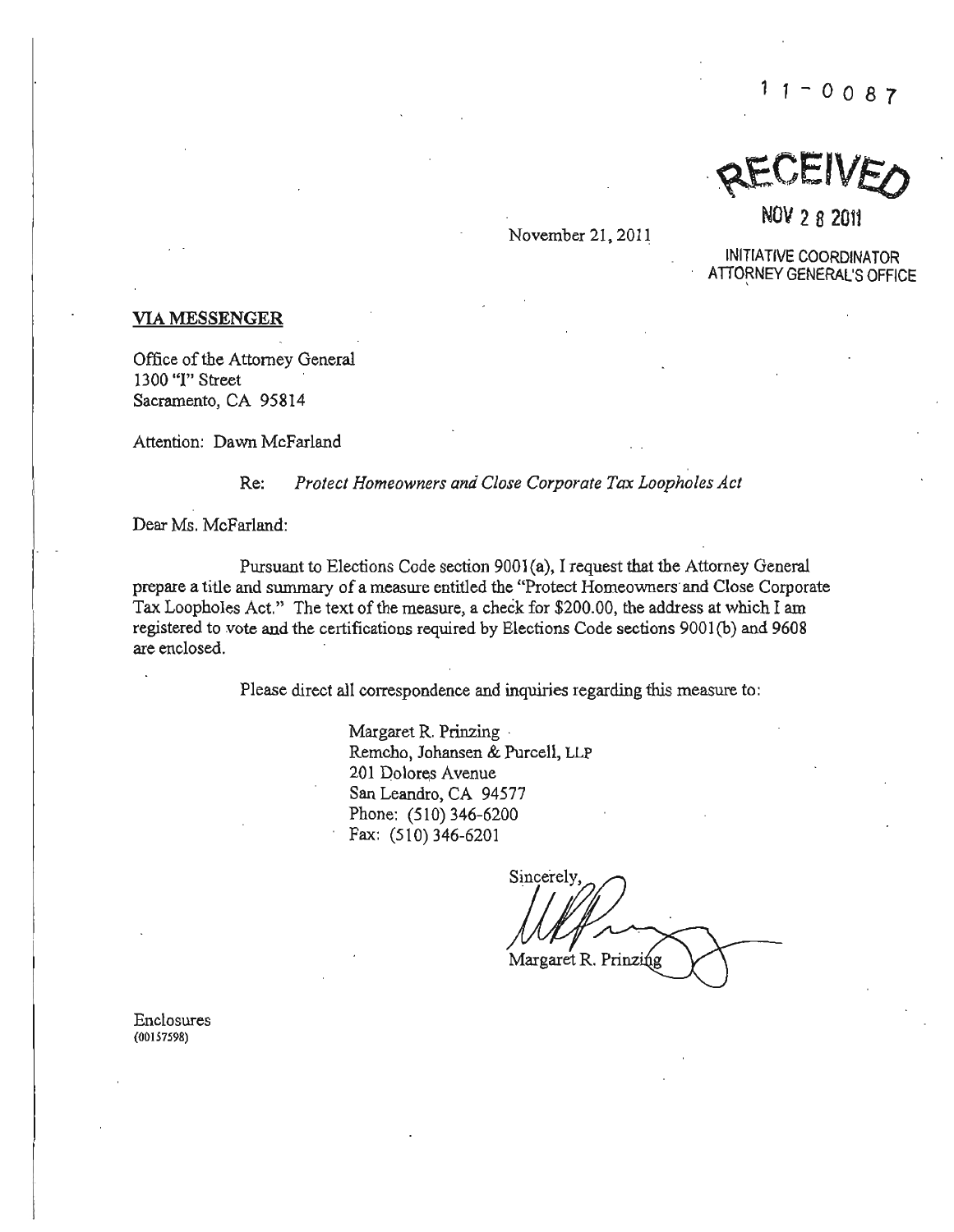#### PROTECT HOMEOWNERS AND CLOSE CORPORATE TAX LOOPHOLES ACT

#### SECTION 1. Title.

المسترد

This Act shall be known as the "Protect Homeowners and Close Corporate Tax Loopholes Act."

#### SECTION 2. Findings and Declarations.

The People of the State of California find and declare that:

1. Since 2009, the Legislature and Governor have enacted billions in cuts to the state budget, eliminating hea1th care and other vital services to our neediest citizens. They furloughed state workers and continue to raise tuition at every institution of public higher education.

2. Public schools are bearing the brunt of these cuts. Over the last four years, the State has cut billions from the K-12 school system, and California now ranks  $46<sup>th</sup>$  in state per pupil spending. Schools have laid off thousands of classroom teachers and educational support staff. There will be no new textbooks for years. Entire athletic programs have been eliminated. Class sizes in many schools have grown to the point where high school classes may contain more than 40 students.

3. Police and fire services are threatened along with our state parks.

4. California's property tax system contains a gigantic loophole that allows corporations and commercial property owners to avoid paying their fair share. That loophole often allows businesses to change ownership without being reassessed, which homeowners cannot do. As a result, the burden of paying for things like police and fire services now falls more heavily on homeowners.

5. Unlike single-family residences, commercial buildings produce income for their owners. Furthermore, California commercial real property tax rates are among the lowest in the nation. It makes sense, therefore, to reassess commercial real property at current market value and use the increased revenues to restore vital services to our seniors and health care to our kids, protect funding of public safety, and also improve the funding of California's public schools.

6. Small businesses will be protected by new exemptions from the personal property tax.

7. Homeowners' property tax exemptions have remained the same since 1968, with no adjustment for inflation. Homeowners' property taxes should be reduced by doubling the Homeowner Property Tax exemption from \$7,000 to \$14,000. Qualified renters will also receive an increase in their tax credit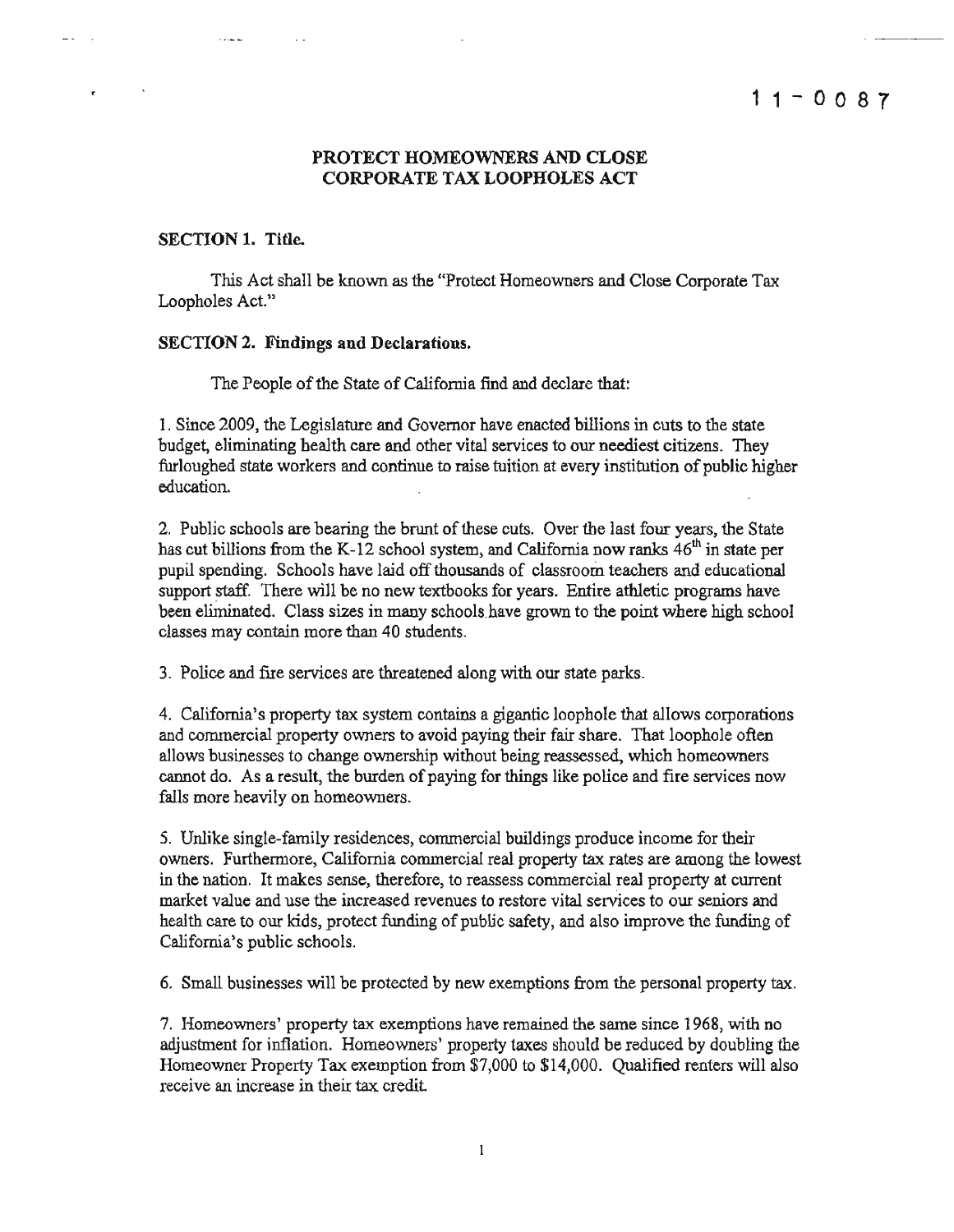#### SECTION 3. Purpose and Intent.

1. This measure is intended to reduce property taxes for homeowners on the dwelling they occupy by doubling the homeowners' exemption from \$7,000 to \$14,000.

2. This measure is not intended to alter or'repeal any other exemption currently applicable to taxes on real property or to increase or otherwise affect the property taxes paid by homeowners on noncommercial real property.

3. In addition, the People enact this measure to do the following:

- a. Ensure that commercial property is taxed at its fair market value.
- b. Provide for periodic reassessment of non-residential, non-agricultural real property to market value.
- c. Provide for the exclusion of \$1,000,000 in personal property tax for businesses, in order to give small businesses immediate tax relief.
- d. Provide additional money for local school districts that will increase the minimum funding guaranteed by Proposition 98.

4. In enacting this measure, the People intend for the Legislature, the county assessors, and the State Board of Equalization to work together to develop an efficient and equitable process to reassess nonresidential commercial real property to its current fair market value.

#### SECTION 4. Section 2.5 is added to article XIII A of the California Constitution:

*Sec.* 2.5. *(a) Notwithstanding section* 2, *for the lien date for fiscal year 2014-15, the "full cash value" of nonresidential real property that is not used for commercial agricultural production or is otherwise exempt under the Constitution or statute is the*  fair market value of that property as of that date. Following the lien date for fiscal *year 2014-15, each county assessor shall reassess real property subject to this section to its current fair market value, as defined by statute, at least every three years.* 

*(b) For purposes o/this section:* 

*(1) "Nonresidential real property" means any real property other than a single-family or multifamily unit that is intended to be used primarily as* a *permanent residence and is USE;d primarily as a permanent*  residence or that is zoned as a residence, and the land on which that *unit is constructed, or any portion 0/the property used as a residence.*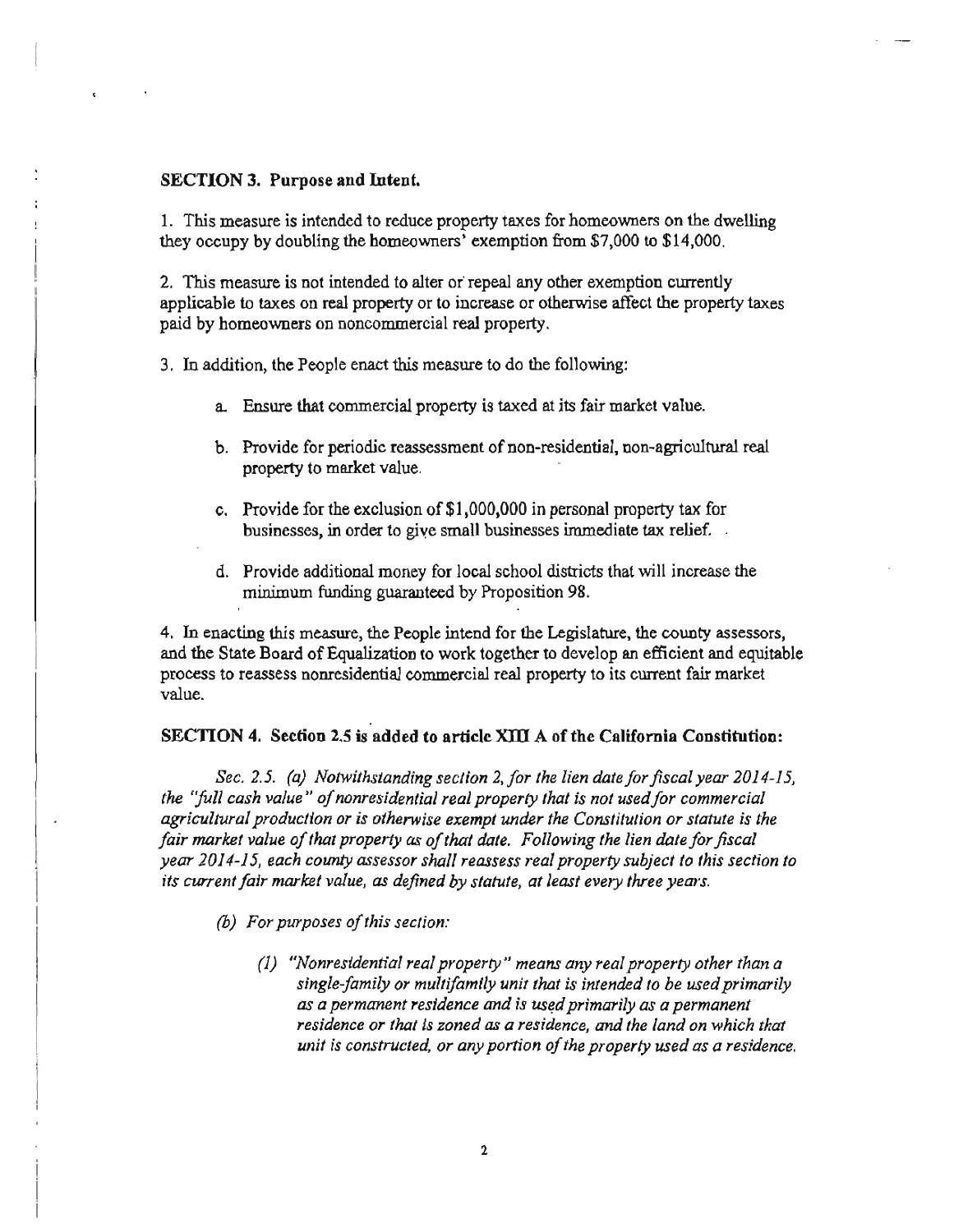- *(2) Nonresidential real property is "usedfor commercial agricultural*  production" if that real property is used and zoned for producing *commercial agricultural commodities and is real property to which either ofthe following applies:* 
	- *(A) The real property is an unimproved parcel.*
	- *(B) The parcel ofreal property contains only living improvements.*
- (3) *"Unimproved parcel" means a parcel ofreal property to which both of the following apply:* 
	- *(A) The parcel is used and zoned for producing commercial agricultural commodities.*
	- ! *(B) The parcel does not contain any single-family residence or multifamily residence that was subdivided in accordance with the Subdivision Map Act, or any successor to that law. or that was described and conveyed in one or more deeds separating the parcel from all adjoining property.*
- *(4) "Otherwise exempt under the Constitution or statute" means any property which is exempt from taxation pursuant to the Constitution, or any property exempt by statute enacted consistent with and permissible under the Constitution.*

#### SECTION 5. Article XIII, section 2 of the California Constitution is amended to read:

Sec. 2. The Legislature may provide for property taxation of all forms of tangible personal property, shares of capital stock, evidences of indebtedness, and any legal or equitable interest therein not exempt under any other provision of this article, *provided*, *however, that for the lien date for fiscal year 2016-17 and each lien date thereafter, the first \$1,000,000 oftangible personal property shall be exempt from taxation.* The Legislature, two-thirds of the membership of each house concurring, may classify such personal property for differential taxation or for exemption. The tax on any interest in notes, debentures, shares of capital stock, bonds, solvent credits, deeds of trust, or mortgages shall not exceed four-tenths of one percent of full value, and the tax per dollar offull value shall not be higher on personal property than on real property in the same taxing jurisdiction.

### SECTION 6. Section 3 of Article XUI of tbe Constitution of the State of California is hereby amended to read:

Sec. 3. The following are exempt from property taxation: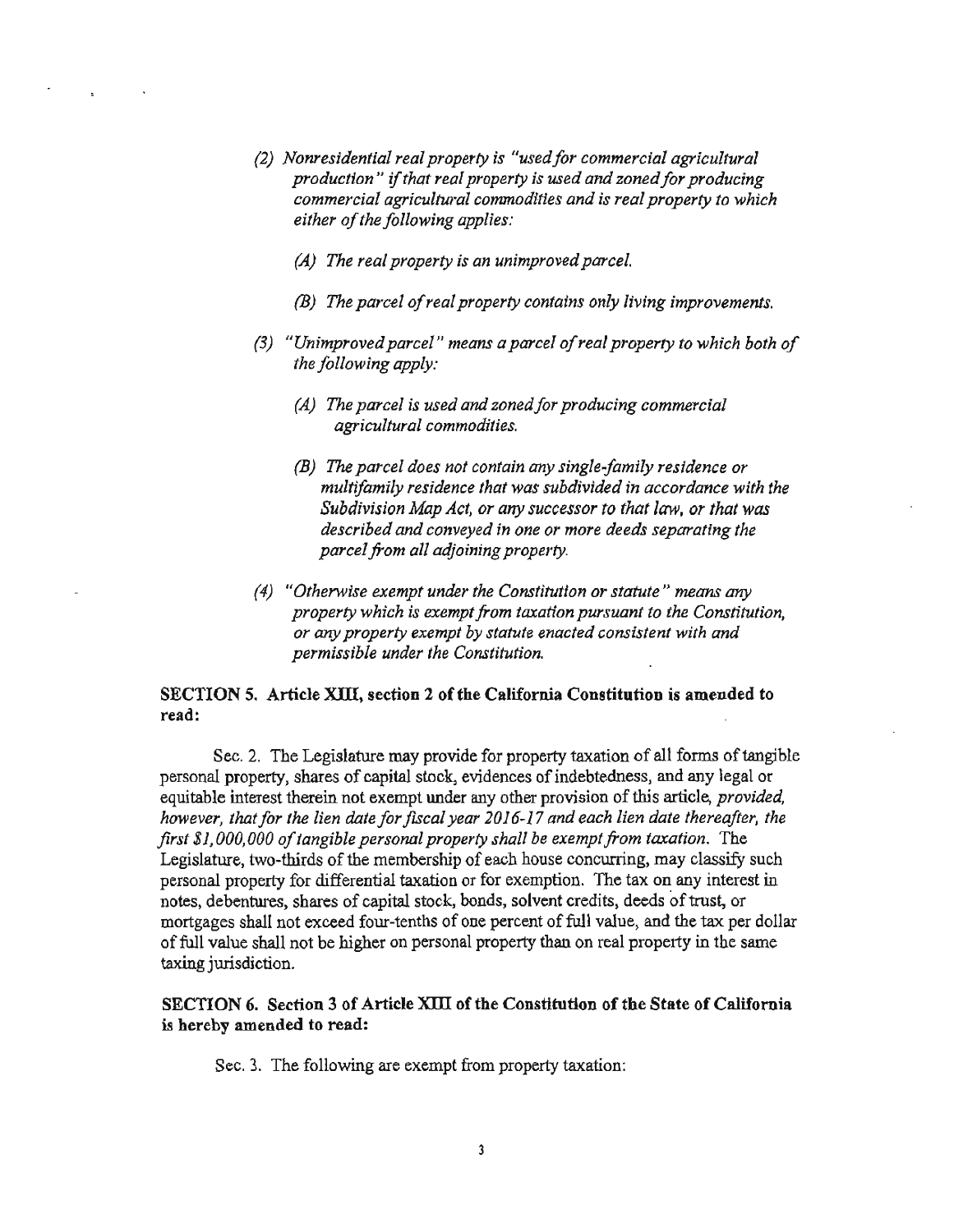(a) Property owned by the State.

(b) Property owned by a local government, except as otherwise provided in Section 11(a).

(c) Bonds issued by the State or a local govenunent in the State.

(d) Property used for libraries and museums that are free and open to the public and property used exclusively for public schools, community colleges, state colleges, and state universities.

(e) Buildings, land, equipment, and securities used exclusively for educational purposes by a nonprofit institution of higher education.

(t) Buildings, land on which they are situated, and equipment used exclusively for religious worship.

(g) Property used or held exclusively for the permanent deposit ofhuman dead or for the care and maintenance of the property or the dead, except when used or held for profit. This property is also exempt from special assessment.

(h) Growing crops.

 $(i)$  Fruit and nut trees until 4 years after the season in which they were planted in orchard form and grape vines until 3 years after the season in which they were planted in vineyard form.

(j) Immature forest trees planted on lands not previously bearing merchantable timber or planted or of natural growth on lands from which the merchantable original growth timber stand to the extent of 70 percent of all trees over 16 inches in diameter has been removed. Forest trees or timber shall be considered mature at such time after 40 years from the time of planting or removal of the original timber when so declared by a majority vote of a board consisting of a representative from the State Board of Forestry, a representative from the State Board of Equalization, and the assessor of the county in which the trees are located.

The Legislature may supersede the foregoing provisions with an alternative system or systems of taxing or exempting forest trees or timber, including a taxation system not based on property valuation. Any alternative system or systems shall provide for exemption of unharvested inunature trees, shall encourage the continued use of timberlands for the production of trees for timber products, and shall provide for restricting the use of timberland to the production of timber products and compatible uses with provisions for taxation of timberland based on the restrictions. Nothing in this paragraph shall be construed to exclude timberland from the provisions of Section 8 of this article.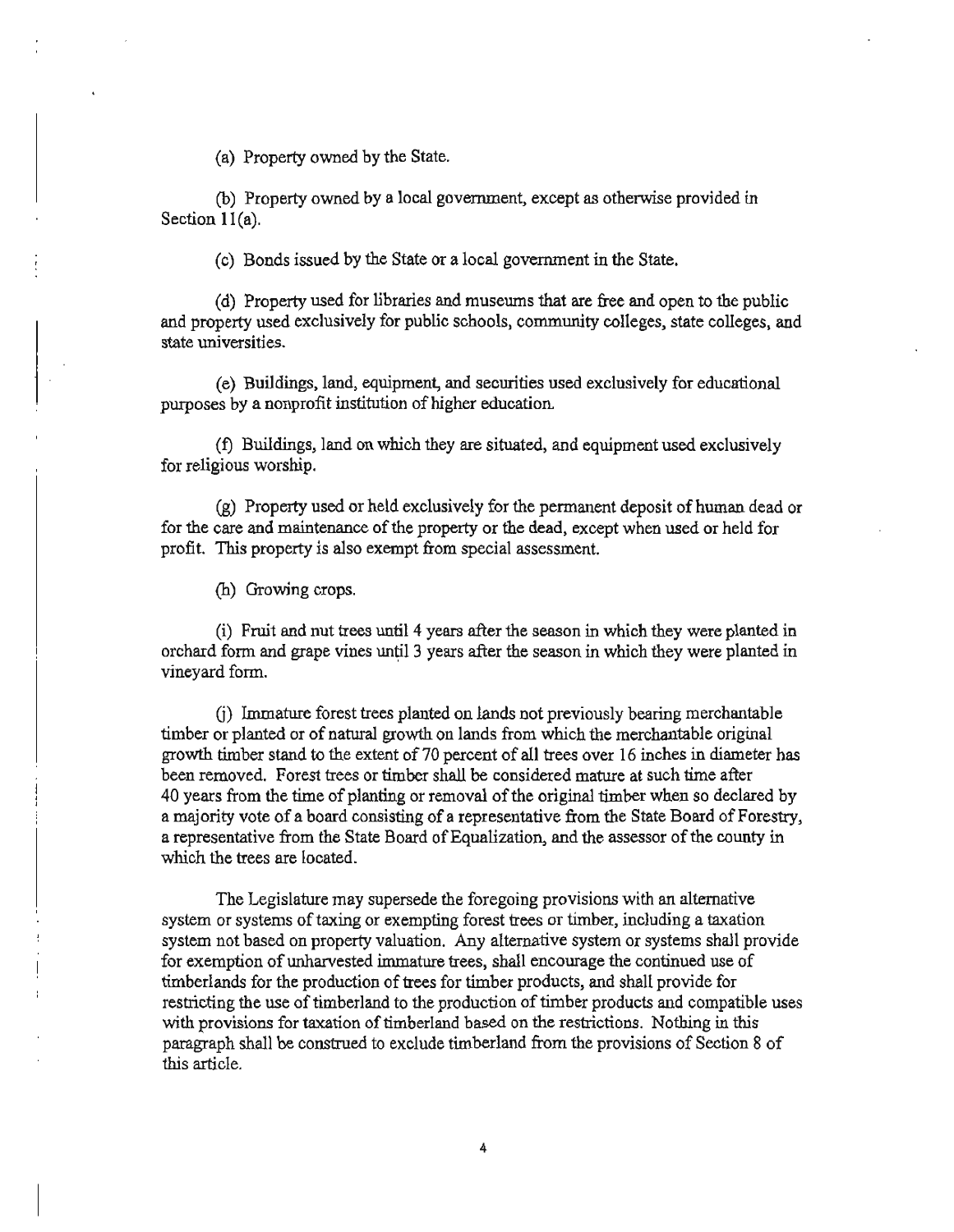$(k)(1)$  *Prior to the 2014-15 tax year*, \$7,000 of the full value of a dwelling, as defined by the Legislature, when occupied by an owner as his principal residence, unless the dwelling is receiving another real property exemption. The Legislature may increase this exemption and may deny it if the owner received state or local aid to pay taxes either in whole or in part, and either directly or indirectly, on the dwelling.

No increase in this exemption above the amount of \$7,000 shall be effective for any fiscal year unless the Legislature increases the rate of state taxes in an amount sufficient to provide the subventions required by Section 25.

*(2) For the 2015-16 tax year and each tax year thereafter, \$14,000 ofthe full*  value of a dwelling, as defined by the Legislature, when occupied by an owner as his *principal residence, unless the dwelling is receiving another real property exemption. The Legislature may increase this exemption and may deny it* if*the owner received state or local aid to pay taxes either in whole or in part, and either directly or indirectly, on the dwelling.* 

*No increase in this exemption above the amount of\$14,000 shall be effective for any fiscal year unless the Legislature increases the rate 0/state taxes in an amount*  sufficient to provide the subventions required by Section 25.

(3) If the Legislature increases the homeowners' property tax exemption, it shall provide increases in benefits to qualified renters, as defined by law, comparable to the average increase in benefits to homeowners, as calculated by the Legislature.

(I) Vessels ofmore than 50 tons burden in this State and engaged in the transportation of freight or passengers.

(m) Household furnishings and personal effects not held or used in connection with a trade, profession, or business.

(n) Any debt secured by land.

(o) Property in the amount of  $$1,000$  of a claimant who-

(1) is serving in or has served in and has been discharged under honorable conditions from service in the United States Anny, Navy, Air Force, Marine Corps, Coast Guard, or Revenue Marine (Revenue Cutter) Service; and

(2) served either

(i) in time ofwar, or

 $(i)$  in time of peace in a campaign or expedition for which a medal has been issued by Congress, or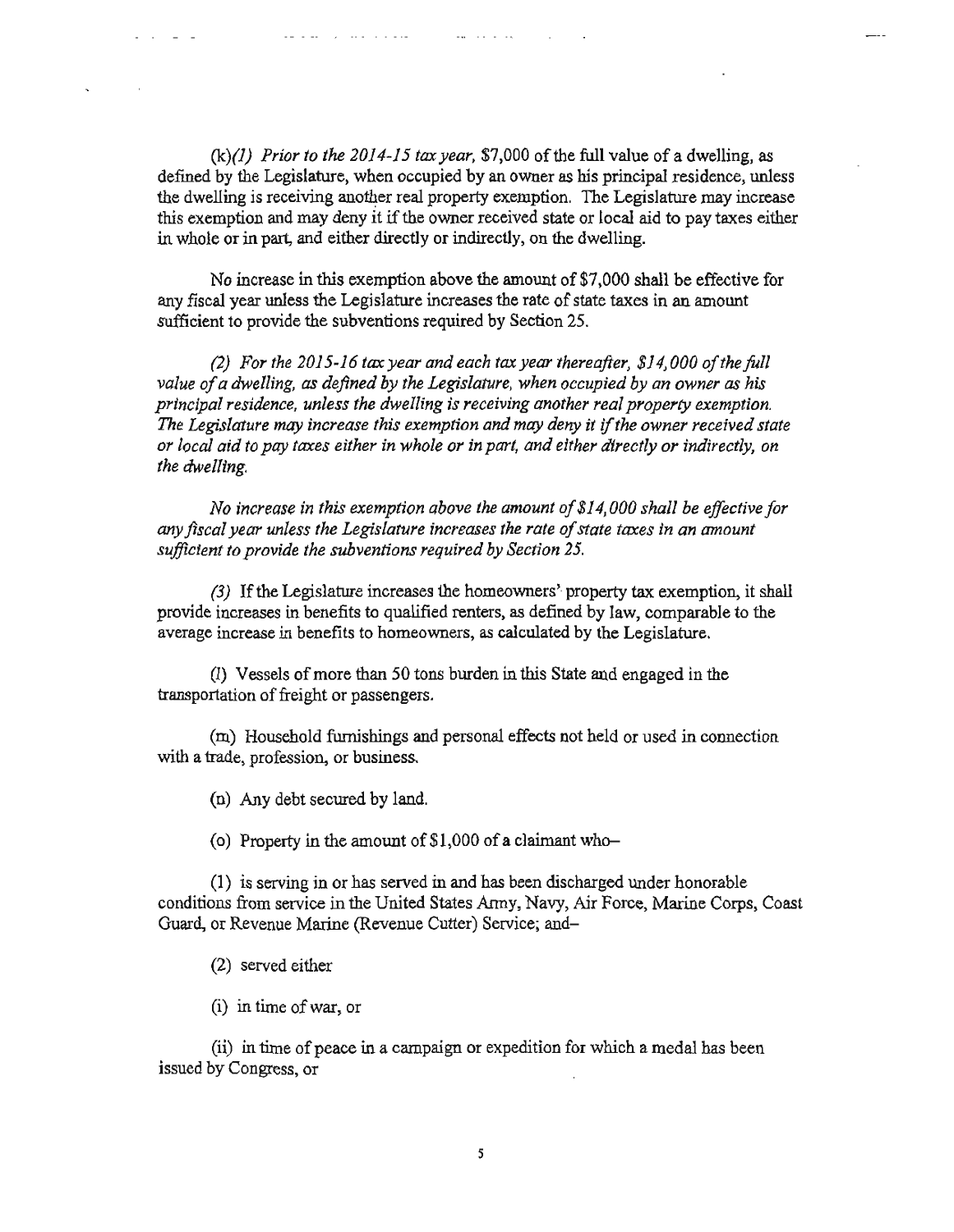(iii) in time of peace and because of a service-connected disability was released from active duty; and

(3) resides in the State on the current lien date.

An unmarried person who owns property valued at \$5,000 or more, or a married person, who, together with the spouse, owns property valued at \$10,000 or more, is ineligible for this exemption.

If the claimant is married and does not own property eligible for the full amount of the exemption, property of the spouse shall be eligible for the unused balance of the exemption.

(p) Property in the amount of  $$1,000$  of a claimant who-

(1) is the urunarried spouse of a deceased veteran who met the service requirement stated in paragraphs  $(1)$  and  $(2)$  of subsection  $3$ (o), and

(2) does not own property in excess of\$lO.OOO. and

 $(3)$  is a resident of the State on the current lien date.

(q) Property in the amount of  $$1,000$  of a claimant who-

 $(1)$  is the parent of a deceased veteran who met the service requirement stated in paragraphs  $(1)$  and  $(2)$  of subsection  $3(0)$ , and

(2) receives a pension because of the veteran's service, and

(3) is a resident of the State on the current lien date.

Either parent of a deceased veteran may claim this exemption.

An unmarried person who owns property valued at \$5,000 or more, or a married person, who, together with the spouse, owns property valued at \$10,000 or more, is ineligible for this exemption.

(r) No individual residing in the State on the effective date of this amendment who would have been eligible for the exemption provided by the previous section 1 1/4 ofthis article had it not been repealed shall lose eligibility for the exemption as a result of this amendment.

SECTION 7. Section 8.55 is added to article XVI of the California Constitution:

Sec. 8.55. *From the additional tax revenues collected as a result of Article XIII A,* Section 2.5, each county shall be entitled to retain a reasonable amount to cover the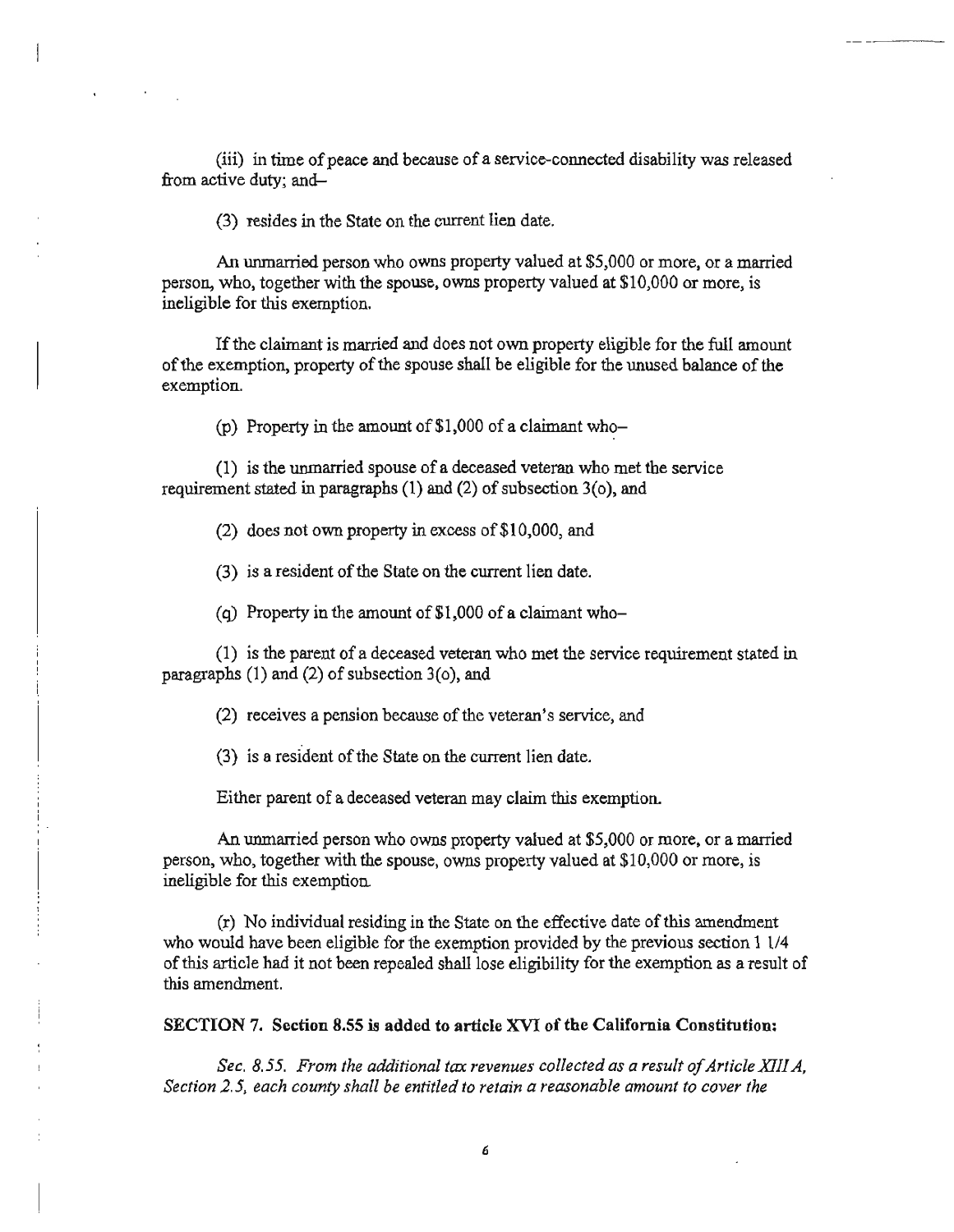*increased cost ofreassessing commercial property every three years. Ninety percent of the remaining additional tax revenues shall be placed in the county treasury to be transferred on an annual basis to the state General Fund, and the remaining funds shall be allocated to local entities within each county according to law. The moneys so transferred to the State shall be considered taxes imposed by the State and, for purposes o/Section* 8 *ofthis Artic/e, shall be General Fund proceeds oftaxes appropriated pursuant to Article XIII B.* 

#### SECTION 8. Government Code Section 13340 is amended to read:

Sec. 13340. (a) Except as provided in subdivision (b), on and after July 1, 2012, no moneys in any fund that, by any statute other than a Budget Act, are continuously appropriated without regard to fiscal years, may be encumbered unless the Legislature, by statute, specifies that thc moneys in the fund are appropriated for encumbrance.

(b) Subdivision (a) does not apply to any of the following:

(1) The scheduled disbursement of any local sales and use tax proceeds to an entity of local government pursuant to Part 1.5 (commencing with Section 7200) of Division 2 of the Revenue and Taxation Code.

(2) The scheduled disbursement of any transactions and use tax proceeds to an entity of local government pursuant to Part 1.6 (commencing with Section 7251) of Division 2 of the Revenue and Taxation Code.

(3) The scheduled disbursement of any funds by a state or local agency or department that issues bonds and administers related programs for which funds are continuously appropriated as of June 30, 2012.

(4) Moneys that are deposited in proprietary or fiduciary funds ofthe California State University and that are continuously appropriated without regard to fiscal years.

(5) The scheduled disbursement of any motor vehicle license fee revenues to an entity of local government pursuant to the Vehicle License Fee Law (Part 5 (commencing with Section 10701) of Division 2 of the Revenue and Taxation Code).

*(6) Moneys that are transferred to the General Fund pursuant to Section* 8.55 *of Article XVIo/the California Constitution.* 

SECTION 9. Section 100.8 is hereby added to the Revenue and Taxation Code, to read:

*Sec. 100.8. (a) For the 2016-17 fiscal year and each fiscal year thereafter, the*  Controller shall determine and remit to each county its share of the total reduction of *local property tax revenue resulting in that fiscal year from the personal property lax exemption established by Section* 2 *ojArticle XIll* 0/*the California Constitution. Each*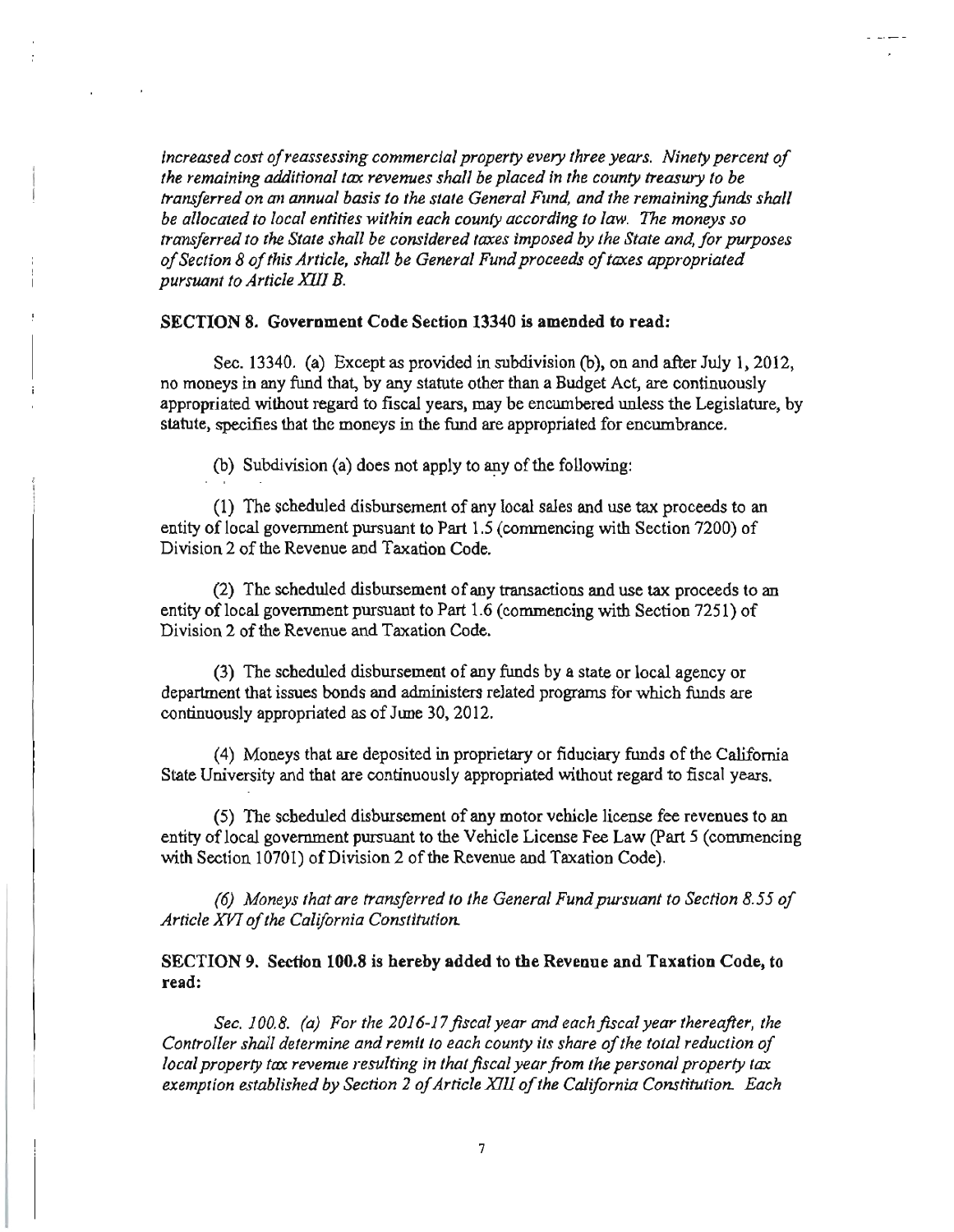*county shall apportion its allocation under this subdivision among the jurisdictions in that county in the same manner as revenues derived from locally assessed property are required by law to be allocated among those same jurisdictions.* 

*(b) For the 2015-16 fiscal year and each fiscal year thereafter, the Controller*  shall remit to each county the amounts required pursuant to Section 16120 of the *Government Code to compensate each countyfor its share ofproperty taxes lost as a result ofthe increase from \$7,000 to \$14,000 in the homeowner's tax exemption*  established by Section 3(k) of Article XIII. This transfer shall be in addition to the *requirement a/Section* 25 *0/Article XIII 0/the Constitution to offset the loss resulting from the first \$7,000 of the homeowner's tax exemption established by Section 3(d) of Arlicle XlII* 

#### SECTION 10. Section 210 is hereby added to the Revenue and Taxation Code to read:

Sec. 210. (a) For purposes of providing aid to business as described in Section 2 *ofArticle XIII ofthe California Constitution, for the lien date for fiscal year 2016-17 and each lien date thereafter, there is exempted from tax the first \$1 million (\$1,000,000) of the full value of personal property assessable to each taxpayer.* 

*(b)* The tax exemption described in subdivision (a) and in Section 2 of Article XIII *ofthe California Constitution shall not apply to boats or airplanes unless they are used in the day-Io-day operalion ofa business.* 

### SECTION 11. Section 218 of the Revenue and Taxation Code is hereby amended to read:

Sec. 218. (a) The homeowners' property tax exemption is in the amount of the assessed value of the dwelling specified in this section, as authorized by subdivision (k) of Section 3 of Article XIII of the California Constitution. *Prior to the 2014·15 tax year,*   $t+$ hat exemption shall be in the amount of seven thousand dollars  $(\$7,000)$  of the full value of the dwelling. *For the 2014·15 lax year and each tax year thereafter, that*  exemption shall be in the amount of fourteen thousand dollars (\$14,000) of the full value of the *dwelling*.

 $(b)(1)$  The exemption does not extend to property that is rented, vacant, under construction on the lien date, or that is a vacation or secondary home of the owner or owners, nor does it apply to property on which an owner receives the veteran's exemption.

 $(2)$  Notwithstanding paragraph  $(1)$ , if a person receiving the exemption is not occupying the dwelling on the lien date because the dwelling was damaged in a misfortune or calamity, the person shall be deemed to occupy that same dwelling as his or her principal place of residence on the lien date. provided the person's absence from the dwelling is temporary and the person intends to return to the dwelling when possible to do so. Except as provided in paragraph (3), when a dwelling has been totally destroyed,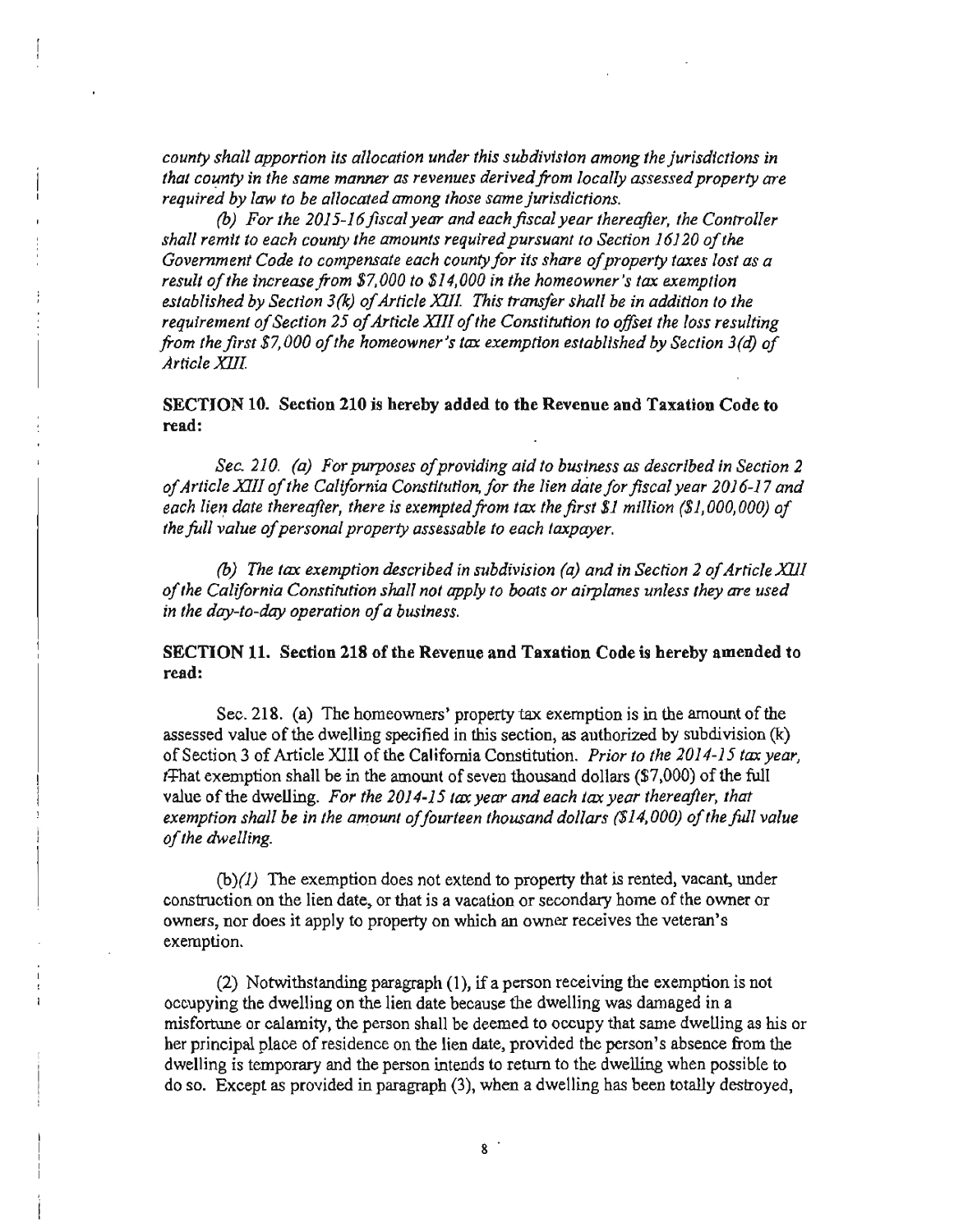and thus no dwelling exists on the lien date, the exemption provided by this section shall not be applicable until the structure has been replaced and is occupied as a dwelling.

(3) A dwelling that was totally destroyed in a disaster for which the Governor proclaimed a state of emergency, that qualified for the exemption provided by this section prior to the commencement date of the disaster and that has not changed ownership since the commencement date of the disaster, shall be deemed occupied by the person receiving the exemption on the lien date provided the person intends to reconstruct a dwelling on the property and occupy the dwelling as his or her principal place of residence when it is possible to do so.

 $(c)$  For purposes of this section, all of the following apply:

(1) "Owner" includes a person purchasing the dwelling under a contract of sale or who holds shares or membership in a cooperative housing corporation, which holding is a requisite to the exclusive right of occupancy of a dwelling.

(2) (A) "Dwelling" means a building, structure, or other shelter constituting a place of abode, whether real property or personal property, and any land on which it may be situated. A two-dwelling unit shall be considered as two separate single-family dwellings.

(B) "Dwelling" includes the following:

(i) A single-family dwelling occupied by an owner thereof as his or her principal place of residence on the lien date.

(ii) A multiple-dwelling unit occupied by an owner thereof on the lien date as his or her principal place of residence.

(iii) A condominium occupied by an owner thereof as his or her principal place of residence on the lien date.

(iv) Premises occupied by the owner of shares or a membership interest in a· cooperative housing corporation, as defined in subdivision (i) of Section  $61$ , as his or her principal place of residence on the lien date. Each exemption allowed pursuant to this subdivision shall be deducted from the total assessed valuation of the cooperative housing corporation. The exemption shall be taken into account in apportioning property taxes among owners of share or membership interests in the cooperative housing corporations so as to benefit those owners who qualify for the exemption.

(v) The exemption provided for in subdivision  $(k)$  of Section 3 of Article XIII of the California Constitution shall first be applied to the building, structure, or other shelter and the excess, if any, shall be applied to any land on which it may be located.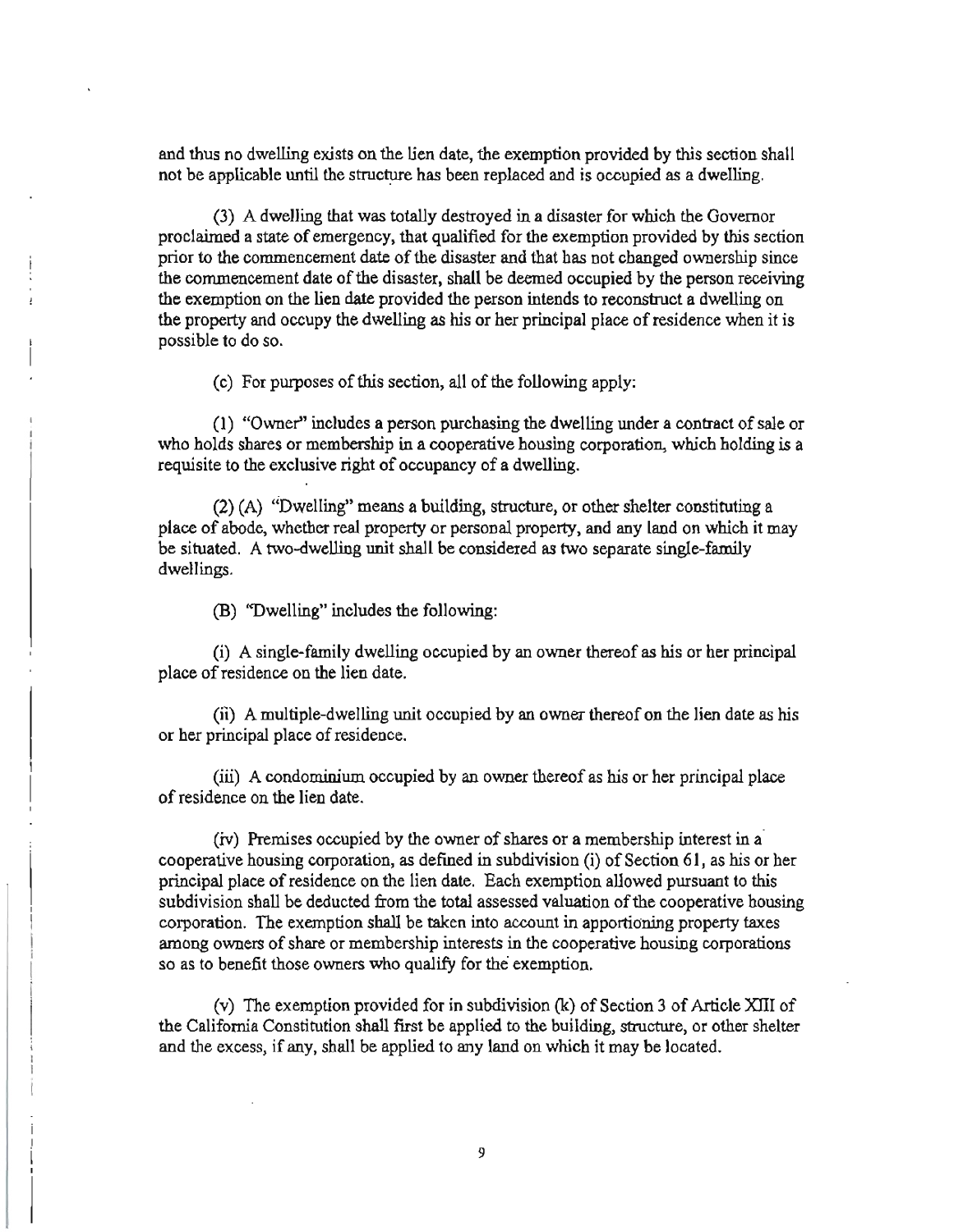#### SECTION 12. Section 405.6 is hereby added to the Revenue and Taxation Code:

*Sec. 405.6. (a) As a transition to assessing all commercial real property at its*  fair market value, counties shall have a period of no more than three years from the effective date of Section 2.5 of Article XIII A to implement that section. In conducting the *reassessments required pursuant to that section, counties shall first determine when a property was last reassessed and shall reassess properties in reverse order, beginning*  with those properties that have gone without reassessment for the longest period.

*(b)* Following reassessment pursuant to Section 2.5 of Article XIII A and subdivision (a) of this section, the current fair market value of nonresidential real *property shall be deemed to be the assessed value ofthat property as valued by the county assessor at least once every three years.* 

### SECTION 13. Section 17053.5 of the Revenue and Taxation Code is hereby amended to read:

Sec. 17053.5. (a)(1) For a qualified renter, there shall be allowed a credit against his or her "net tax," as defined in Section 17039. The amount of the credit shall be as follows:

 $(A)(i)$  *Prior to the 2015 tax year, f* For married couples filing joint returns, heads of household, and surviving spouses, as defined in Section 17046, the credit shall be equal to one hundred twenty dollars (\$120) if adjusted gross income is fifty thousand dollars (\$50,000) or less.

*(ii)* For the 2015 tax year and each tax year thereafter, for married couples filing *joint returns, heads of household, and surviving spouses, as defined in Section 17046, the credit shall be equal to two hundredforty (\$240)* if*adjusted gross income is fifty thousand dollars (\$50,000) or less.* 

(B)(i) *Prior to the 2015 tax year,f-For* other individuals, the credit shall be equal to sixty dollars (\$60) if adjusted gross income is twenty-five thousand dollars (\$25,000) or less.

*(ii) For the 2015 tax year and each tax year thereafter, the credit shall be equal to one hundred twenty (\$120)* if*adjusted gross income is twenty-five thousand dollars (\$25.000) or less.* 

(2) Except as provided in subdivision (b), a husband and wife shall receive but one credit under this section. If the husband and wife file separate returns, the credit may be taken by either or equally divided between them, except as follows:

(A) Ifone spouse was a resident for the entire taxable year and the other spouse was a nonresident for part or all of the taxable year, the resident spouse shall be allowed one-half the credit allowed to married persons and the nonresident spouse shall be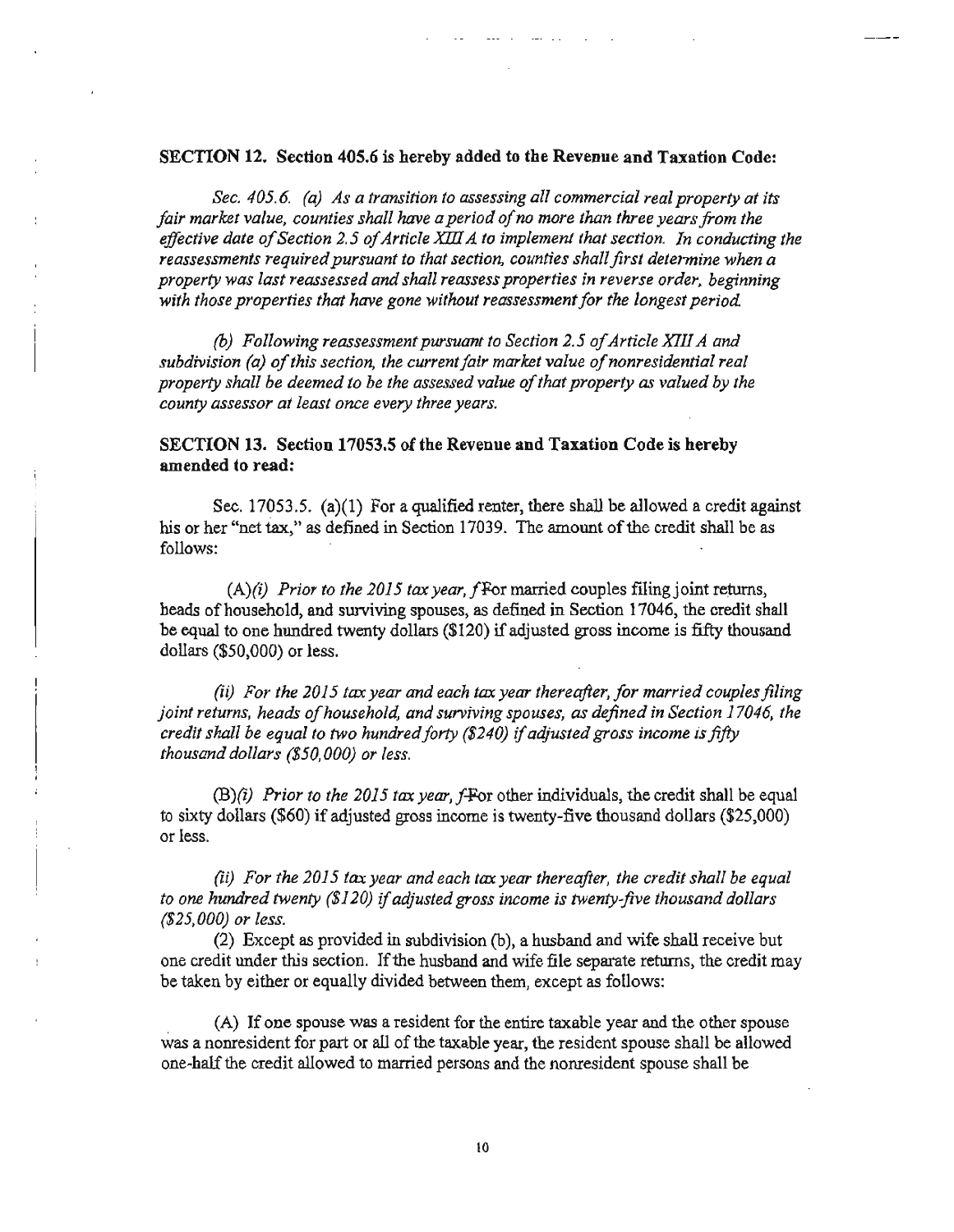permitted one-half the credit allowed to married persons, prorated as provided in subdivision (e).

(B) If both spouses were nonresidents for part of the taxable year, the credit allowed to married persons shall be divided equally between them subject to the proration provided in subdivision (e).

(b) For a husband and wife, ifeach spouse maintained a separate place of residence and resided in this state during the entire taxable year, each spouse will be allowed one-half the full credit allowed to married persons provided in subdivision (a).

(c) For purposes ofthis section, a "qualified renter" means an individual who satisfies both of the following:

(1) Was a resident of this state, as defined in Section 17014.

(2) Rented and occupied premises in this state which constituted his or her principal place of residence during at least 50 percent of the taxable year.

(d) "Qualified renter" does not include any of the following:

(1) An individual who for more than 50 percent of the taxable year rented and occupied premises that were exempt from property taxes, except that an individual, otherwise qualified, is deemed a qualified renter ifhe or she or his or her landlord pays possessory interest taxes, or the owner of those premises makes payments in lieu of property taxes that are substantially equivalent to property taxes paid on properties of comparable market value.

(2) An individual whose principal place of residence for more than 50 percent of the taxable year is with another person who claimed that individual as a dependent for income tax purposes.

(3) An individual who has been granted or whose spouse has been granted the homeowners' property tax exemption during the taxable year. This paragraph does not apply to an individual whose spouse has been granted the homeowners' property tax exemption if each spouse maintained a separate residence for the entire taxable year.

(e) An otherwise qualified renter who is a nonresident for any portion of the taxable year shall claim the credits set forth in subdivision (a) at the rate of one-twelfth of those credits for each full month that individual resided within this state during the taxable year.

(f) A person claiming the credit provided in this section shall, as part of that claim, and under penalty of perjury, furnish that information as the Franchise Tax Board prescribes on a fonn supplied by the board.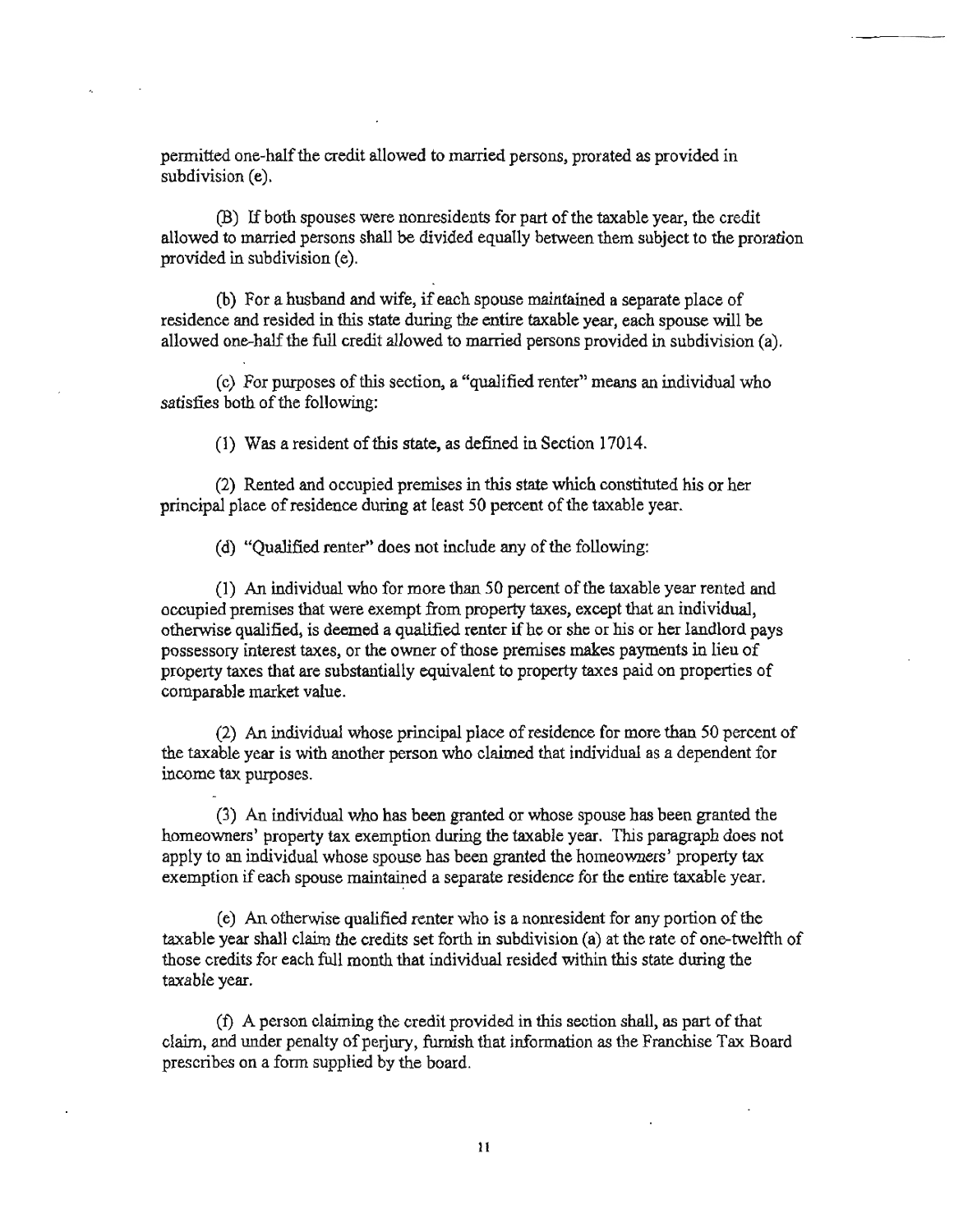(g) The credit provided in this section shall be claimed on returns in the form as the Franchise Tax Board may from time to time prescribe.

(h) For purposes of this section, "premises" means a house or a dwelling unit used to provide living accommodations in a building or structure and the land incidental thereto, but does not include land only, unless the dwelling unit is a mobilehome. The credit is not allowed for any taxable year for the rental of land upon which a mobilehome is located if the mobilehome has been granted a homeowners' exemption under Section 218 in that year.

(i) This section shall become operative on January I, 1998, and applies to any taxable year beginning on or after January 1, 1998.

(j) For each taxable year beginning on or after January 1. 1999, the Franchise Tax Board shall recompute the adjusted gross income amounts set forth in subdivision (a). The computation shall be made as follows:

(1) The Department of Industrial Relations shall transmit annually to the Franchise Tax Board the percentage change in the California Consumer Price Index for all items from June of the prior calendar year to June of the current year, no later than August 1 of the current calendar year.

(2) The Franchise Tax Board shall compute an inflation adjustment factor by adding 100 percent to the portion of the percentage change figure which is furnished pursuant to paragraph (I) and dividing the result by 100.

(3) The Franchise Tax Board shall multiply the amount in subparagraph (B) of paragraph  $(1)$  of subdivision  $(d)$  for the preceding taxable year by the inflation adjustment factor detennined in paragraph (2), and round off the resulting products to the nearest one dollar $(\$1)$ .

(4) In computing the amounts pursuant to this subdivision, the amounts provided in subparagraph  $(A)$  of paragraph  $(1)$  of subdivision  $(a)$  shall be twice the amount provided in subparagraph  $(B)$  of paragraph  $(1)$  of subdivision (a).

#### SECTION 14. Amendment

The statutory provisions of this measure may be amended to further the purposes of the initiative by a statute passed in each house by rollcall vote entered in the journal, two-thirds of the membership concurring, and signed by the Governor.

#### SECTION 15. Severability

If any of the provisions of this measure or the applicability of any provision of this measure to any person or circumstances shall be found to be unconstitutional or otherwise invalid, such finding shall not affect the remaining provisions or applications